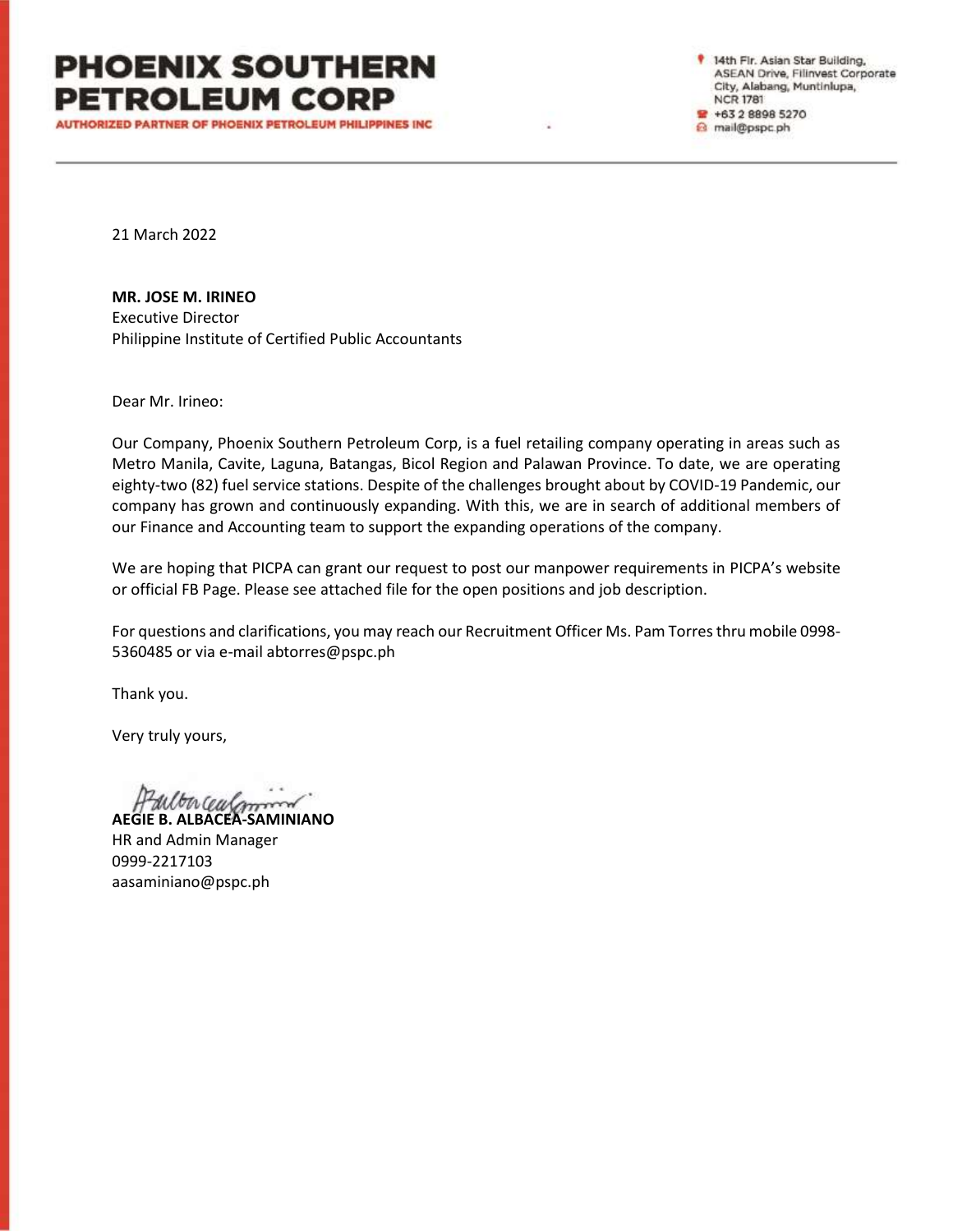**AUTHORIZED PARTNER OF PHOENIX PETROLEUM PHILIPPINES INC.** 

14th Fir. Asian Star Building, ASEAN Drive, Filinvest Corporate City, Alabang, Muntinlupa, **NCR 1781** \* +63 2 8898 5270 a mail@pspc.ph

### **CERTIFIED PUBLIC ACCOUNTANT (CPA)**

Certified Public Accountant is generally responsible for analyzing financial information and preparation of financial reports. The CPA also ensures that financial reporting and procedures are in accordance with Generally Accepted Accounting Principles (GAAP) and compliant with existing government rulings and regulations.

- *1. Reconciling the company's bank statements and bookkeeping ledgers*
- *2. Completing analysis of expenditures*
- *3. Managing income and expenditure accounts*
- *4. Generating the company's financial reports using income and expenditure data*
- *5. Filing and remitting taxes and other financial obligations*
- *6. Initiating and managing financial and accounting software used by the company*

Qualifications:

- A Certified Public Accountant (CPA);
- With at least three (3) years of related experience;
- With strong mathematical and analytical thinking skills;
- Knowledgeable and with hands-on experience in implementing GAAP;
- Well-versed in various updates in taxation and rulings of concerned government agencies;
- With good communication and presentation skills;
- Has keen attention to details;
- Willing to be trained, fast-learner;
- Willing to work on-site in Alabang, Muntinlupa City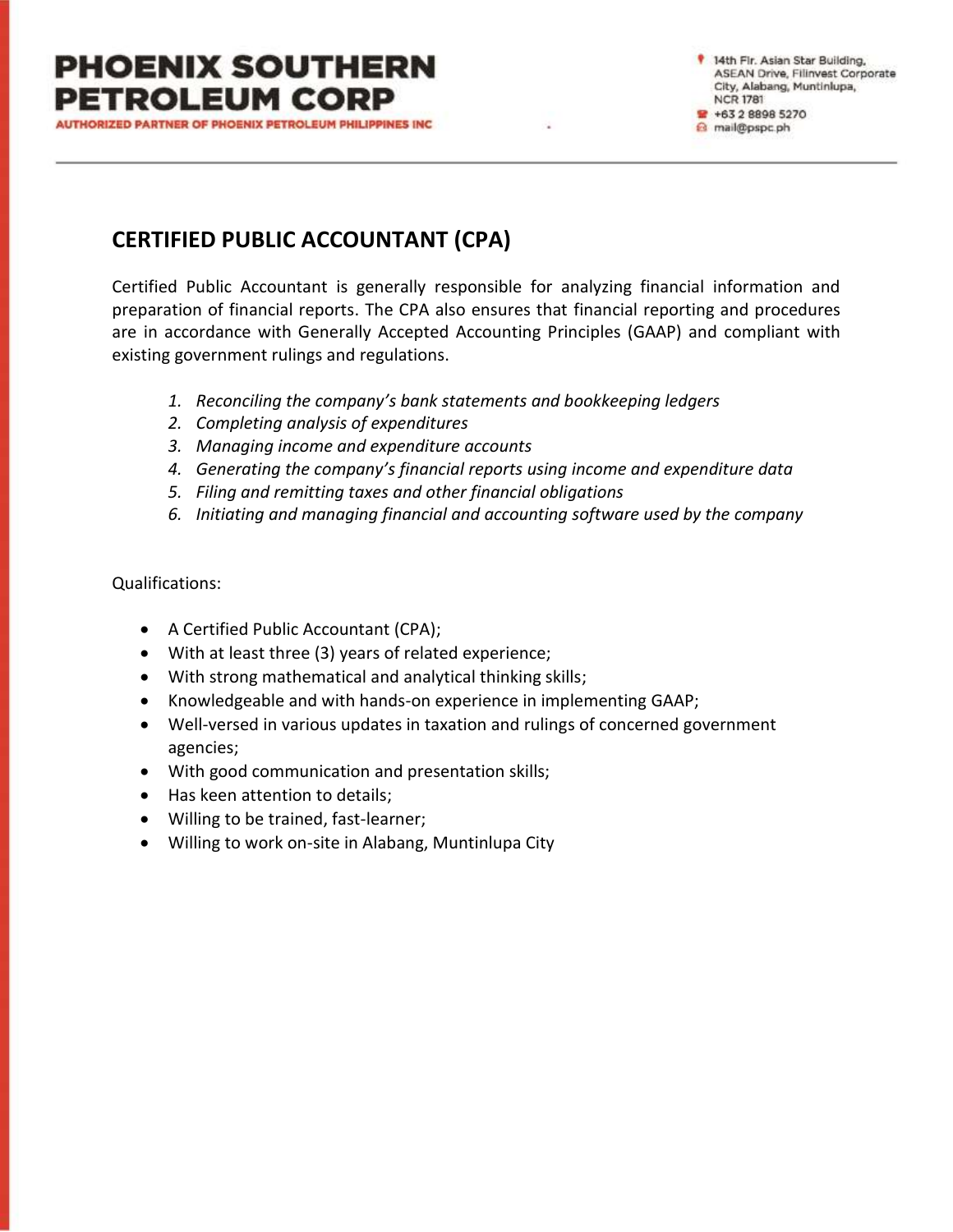**AUTHORIZED PARTNER OF PHOENIX PETROLEUM PHILIPPINES INC** 

14th Fir. Asian Star Building, ASEAN Drive, Filinvest Corporate City, Alabang, Muntinlupa, **NCR 1781** ₩ +63 2 8898 5270 a mail@pspc.ph

### **REVENUE OFFICER**

Revenue Officer is responsible for monitoring sales of assigned stations, ensuring cash deposits are deposited as scheduled and vouching tallied inventory of fuel products sold and fuel products left in tanks.

- *1. Checking of Daily Sales Report*
- *2. Verify and check the following OIC reports*
- *3. Posting of Site Rentals and Utilities billing in SAP*
- *4. Sending of Daily Cash Deposit Report*
- *5. Posting of Collection Receipts – Cash Sales*
- *6. Preparation of ARCM for cash shortages*
- *7. Checking and verifying of GRPO - Lubricants & LPG*
- *8. Monthly reconciliation of inventory (LPG and Lubricants)*
- *9. Monitoring and checking of returned Sales Invoice and Collection Receipt*
- *10. Spot Cash Audit, Fuel and Lubricants at the stations*

#### Qualifications:

- Graduate of Bachelor of Science in Accountancy;
- Preferably with at least one (1) year related experience;
- Has keen attention to details;
- Willing to be trained, fast-learner ;
- Willing to work on-site in Alabang, Muntinlupa City;
- Fresh graduates are welcome to apply;